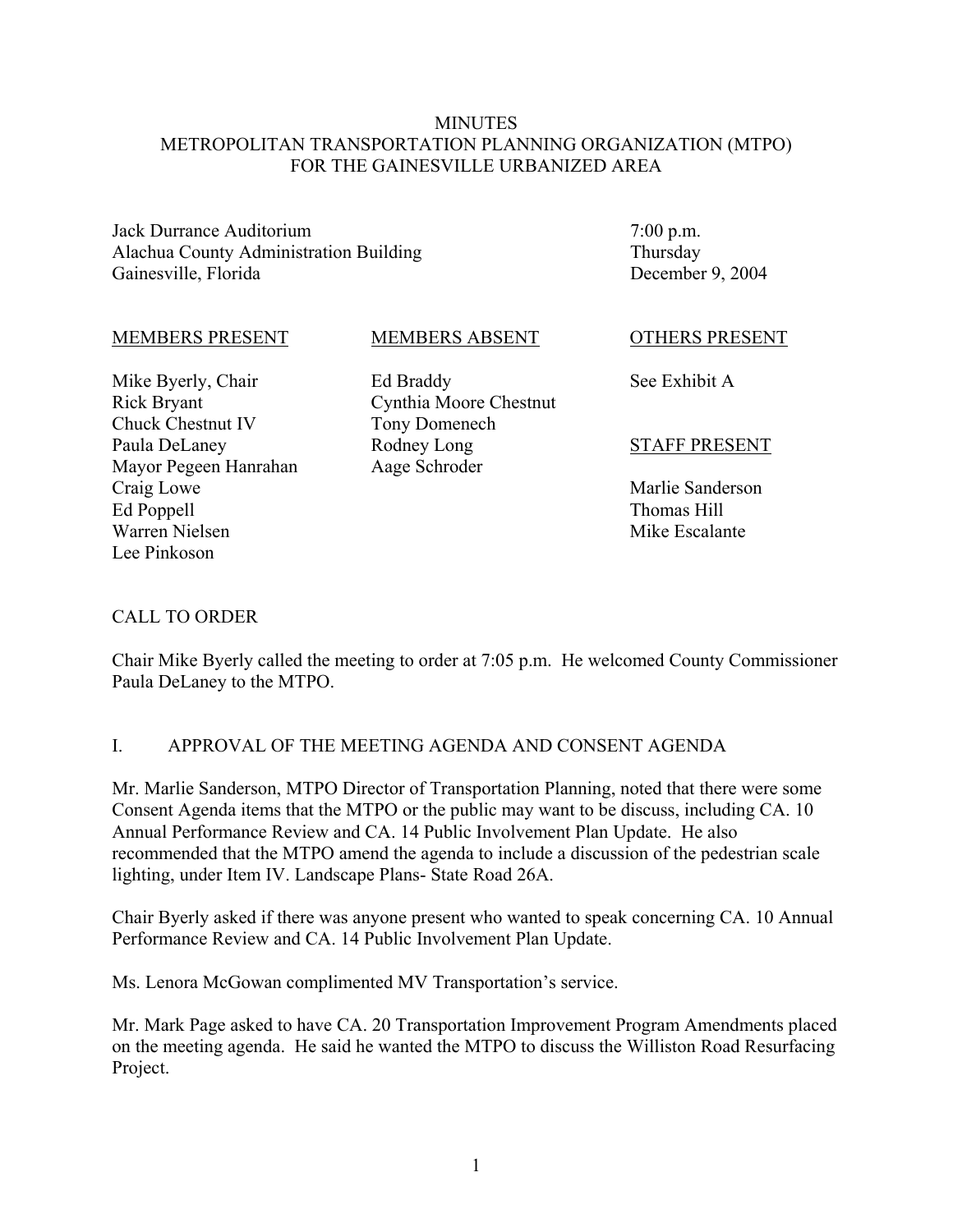### **ACTION: Mayor Hanrahan moved to place CA. 20 Transportation Improvement Program amendments on the regular meeting agenda, approve the remaining consent agenda items, and approve the regular agenda with one additional change to include a discussion of pedestrian scale lighting in regular meeting agenda IV. Landscape Plans- State Road 26A. Commissioner Pinkoson seconded; motion passed unanimously.**

Chair Byerly stated that CA 20 Transportation Improvement Program Amendments would be discussed after Item IV. Bicycle/Pedestrian Advisory Board Vacancy.

### II. CITIZENS ADVISORY COMMITTEE VACANT POSITIONS

Mr. Sanderson stated that the MTPO needs to fill ten vacant positions on its CAC. He said that five positions have a term of office through December, 2007, two positions have a term of office through December, 2006 and three positions have a term of office through December, 2005. He noted that five appointments are due to term expirations, three appointments are due to CAC attendance policy violation and two are due to CAC members' resignation.

The following applicants spoke concerning why they wanted to be appointed to the CAC:

| Gerald Bodoh | Rob Brinkman | <b>Chandler Otis</b> | John Skelly |
|--------------|--------------|----------------------|-------------|
| Ewen Thomson | Sven Hanson  | <b>Bob Reller</b>    | Gary Weed   |

### **ACTION: Commissioner Nielsen moved to:**

- **1. reappoint Sharon Hawkey and John Skelly and appoint Robert Reller, Ewen Thomson and Gary Weed to the CAC for a term through December, 2007;**
- **2. appoint Sven Hanson and Chandler Otis to the CAC for a term through December, 2006; and**
- **3. appoint Gerald Bodoh, Rob Brinkman and Thomas Collett to the CAC for a term through December, 2005.**

### **Commissioner Chestnut IV seconded; motion passed unanimously.**

### III. BICYCLE/PEDESTRIAN ADVISORY BOARD VACANT POSITION

Mr. Sanderson stated that the MTPO needs to fill two vacant positions on its B/PAB. He said that one position has a term of office through October, 2006 and the other position has a term of office through December, 2007.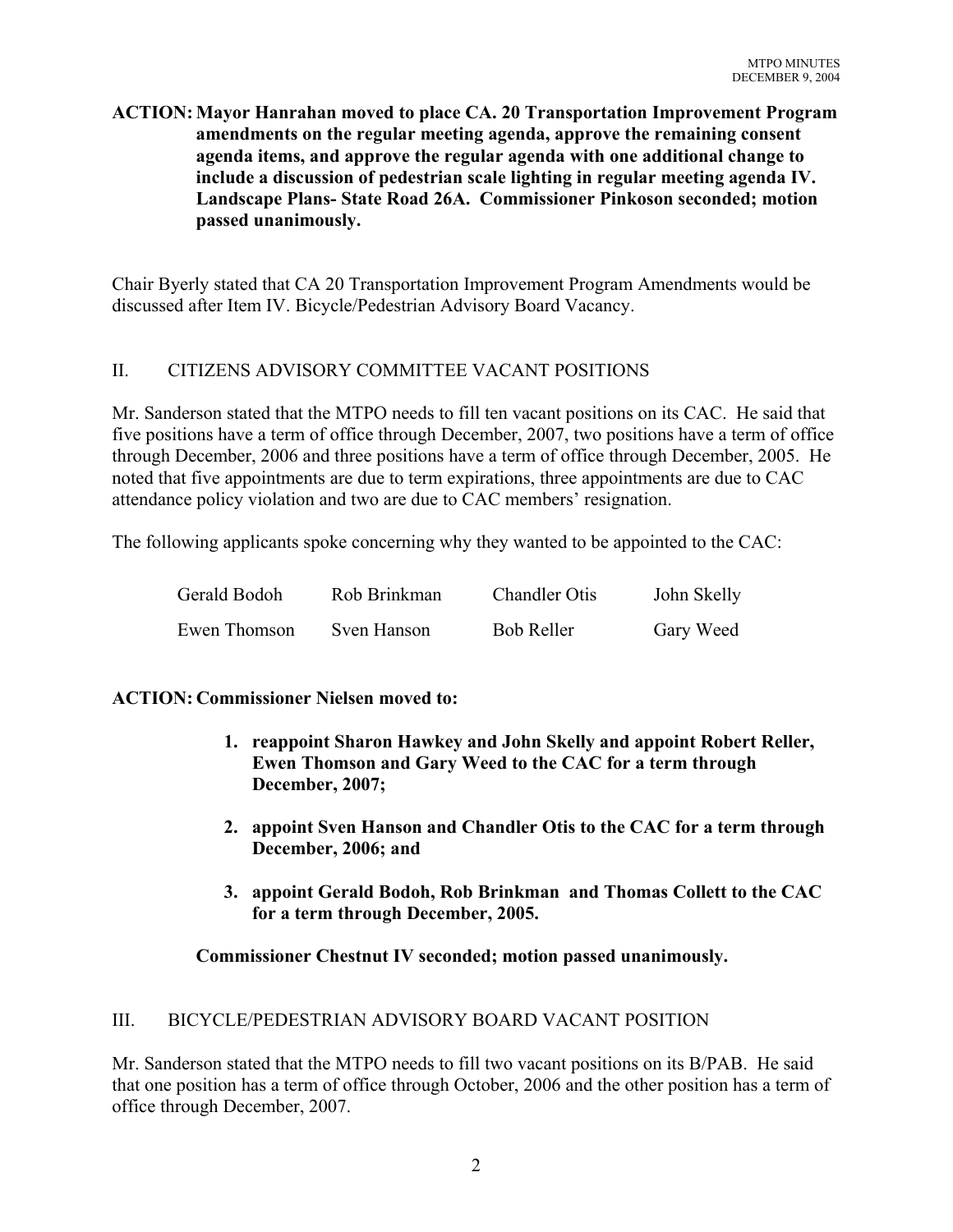The following persons spoke regarding their B/PAB applications:

Ryan Saylor Bill Radunovich

Mr. Sanderson conducted a rollcall vote and reported the results.

### **ACTION: Commissioner Bryant moved to appoint Bill Radunovich for a term through December, 2007 and to appoint Ryan Saylor to the B/PAB for a term through October, 2006. Commissioner Pinkoson seconded; motion passed unanimously.**

A member of the MTPO noted that there was a vacancy on the B/PAB for the City to appoint.

### CA. 20TRANSPORTATION IMPROVEMENT PROGRAM (TIP) AMENDMENTS

Mr. Sanderson reminded the MTPO that a citizen requested a discussion of one of the TIP amendments.

Mr. Mark Page discussed his concern about the Florida Department of Transportation (FDOT) recommended closing of the median opening on Williston Road at SW 19<sup>th</sup> Street. He noted that there were 30 to 40 residences on SW  $19<sup>th</sup>$  Street that will be affected.

Mr. James Bennett, FDOT District 2 Urban AreaTransportation Development Engineer, discussed the three median openings along Williston Road resurfacing project area and answered questions. He noted that one would be a fully open median and one would be a directional opening.

Mr. Michael Fay, Alachua County Public Works Department Assistant Director, noted that the residents in this area did not want their roads paved.

Chief Will May, Alachua County Fire Rescue, stated that he would like to keep all three median openings for emergency vehicle access.

#### **ACTION: Commissioner Chestnut IV moved to amend the Fiscal Years 2004/2005 - 2008/2009 Transportation Improvement Program to:**

- **1. add Main Street, at S. 16th Avenue intersection, traffic signal project [FIN# 2077453], \$110,000, in Fiscal Year 2004/2005;**
- **2. add Main Street, from SW 16th Avenue to Depot Avenue, raised medians project [FIN# 2077452], \$110,000, in Fiscal Year 2004/2005;**
- 3. advance Newberry Road, from NW 107<sup>th</sup> Terrace to NW 80<sup>th</sup> Boulevard, **resurfacing project [FIN# 2075493], \$2,146,000, in Fiscal Year 2004/2005;**
- **4. advance Williston Road, from SW 34th Street to SW 13th Street, resurfacing project [FIN# 2077343], \$2,883,000, in Fiscal Year 2004/2005; and**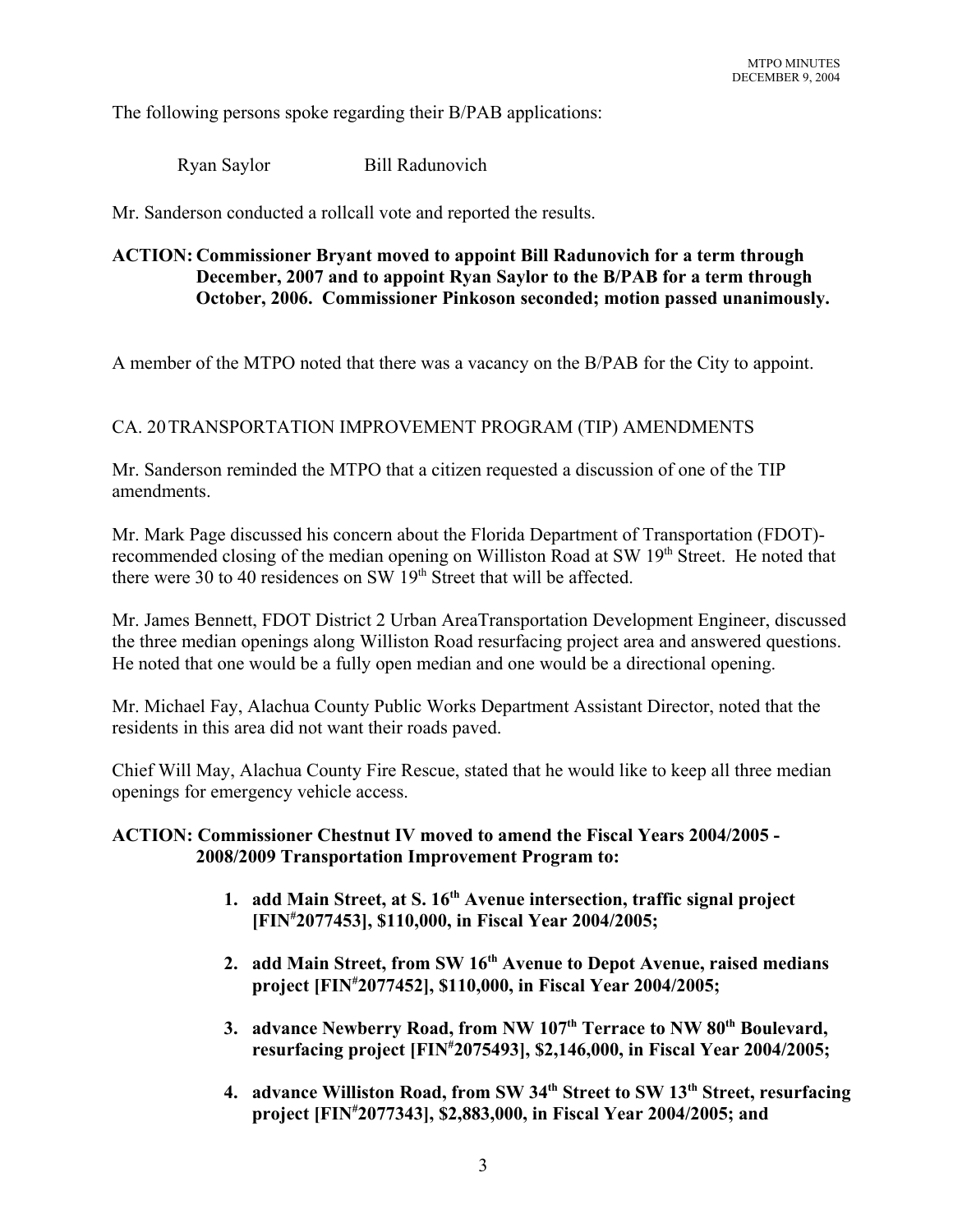### **5. advance SW 13th Street, from Williston Road to Archer Road, resurfacing project [FIN# 2078497], \$2,376,685, in Fiscal Year 2004/2005.**

# **Commissioner Lowe seconded; motion passed unanimously.**

## IV. LANDSCAPE PLANS- STATE ROAD 26A

Mr. Sanderson stated that the Florida Department of Transportation has submitted landscaping design plans for the State Road 26A reconstruction project from SW 38<sup>th</sup> Street to NW 21<sup>st</sup> Street. He said that the enclosed plans include the proposed landscape design for the right-ofway, storm water retention ponds along the length of the project area, the Hog Town Creek bridge details and the gateway fountain plans. He noted that the plans address Gainesville Regional Utilities' concerns regarding the planting of trees and conflicts with utility locations. He reported the Advisory Committee and staff recommendations.

Mr. Fred Wright, FDOT Project Consultant Manager, discussed the State Road 26A landscape design plans and answered questions.

Mr. Bennett noted that FDOT would take the MTPO's recommendations under advisement.

### **ACTION: Commissioner Lowe moved to:**

- **1. authorize the MTPO Chair to send a letter to the Florida Department of Transportation (FDOT) District 2 Secretary thanking the District for funding the SR 26/26A gateway pond; and**
- **2. approve FDOT's State Road 26A Landscape Plans with the following requested changes:**
	- **A. relocate the sidewalk shown in the enclosed Exhibit 1 from location number three to location number two;**
	- **B. reorient the south end of the sidewalk adjacent to the University of Florida President's residence to maintain a utility strip of at least three feet to a point past the south end of the traffic separator on State Road 26A; and**
	- **C. make corresponding changes to the landscape plans to address the changes requested in numbers 2.A and 2.B above.**

#### **Mayor Hanrahan seconded; motion passed unanimously.**

Mr. Sanderson noted that the agenda was amended to include discussion of pedestrian scale lighting. He said that the MTPO may want to reconsider it's decision to install Domus lighting.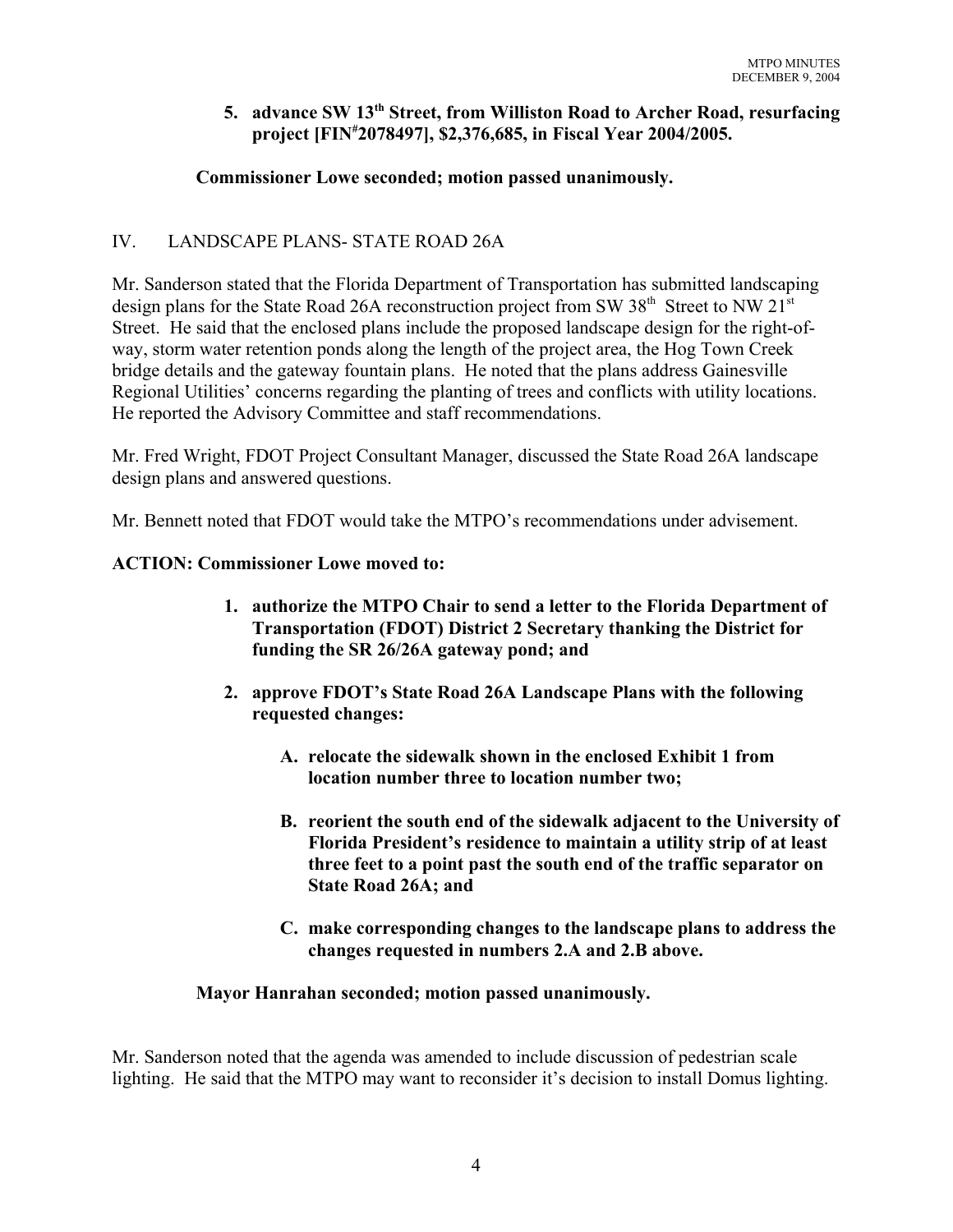Mr. Wright discussed the pedestrian scale lighting fixtures for the West University Avenue project and answered questions. He noted that the Domus fixture was not consistent with the typical Gainesville streetlighting schemes and was more expensive than the Acorn fixture.

A member of the MTPO asked to see the locations of the pedestrian scale lighting along W. University Avenue.

Several MTPO members said they would like to see pedestrian scale lighting installed along SW 2nd Avenue.

Chair Byerly requested that the MTPO receive information on the locations of both existing and proposed pedestrian scale and roadway lighting along West University Avenue and SW 2nd Avenue. He stated that the pedestrian scale lighting issue would be deferred until the next MTPO meeting.

Mr. Bennett noted that FDOT would be funding the purchase of the lighting fixtures and Gainesville Regional Utilities would be installing the lighting fixtures.

# V. ARCHER ROAD/S. 16TH AVENUE CHARRETTE

Mr. Sanderson stated that the MTPO, at its July 15 meeting, discussed the Archer Road/S.  $16<sup>th</sup>$ Avenue Charrette. He reviewed the MTPO recommendations, discussed the Advisory Committee and staff recommendations and answered questions.

Mr. Ed Poppell, University of Florida Vice President for Finance and Administration, discussed the University's planning and economic development efforts for the Archer Road triangle.

Mr. Dekova Batey, B/PAB Program Assistant, discussed the B/PAB's recommendation and answered questions.

### **ACTION: Commissioner Pinkoson moved to:**

- **1. approve Option D- Intersection Reconfiguration;**
- **2. amend the MTPO's traffic operations priorities as shown in Exhibit 3 to include the new priority numbers three and four projects;**
- **3. approve the revised Exhibits 1 and 2, with the understanding that the Archer Road at SW 13th Street intersection study will include consideration of the following:**
	- **A. eliminating the SW 13th Street slip lane onto Archer Road and the designation of this area for bicycle/pedestrian use; and**
	- **B. reconstructing the SW 13th Street slip lane onto Archer Road from a rural design to an urban design in order to reduce traffic speed; and**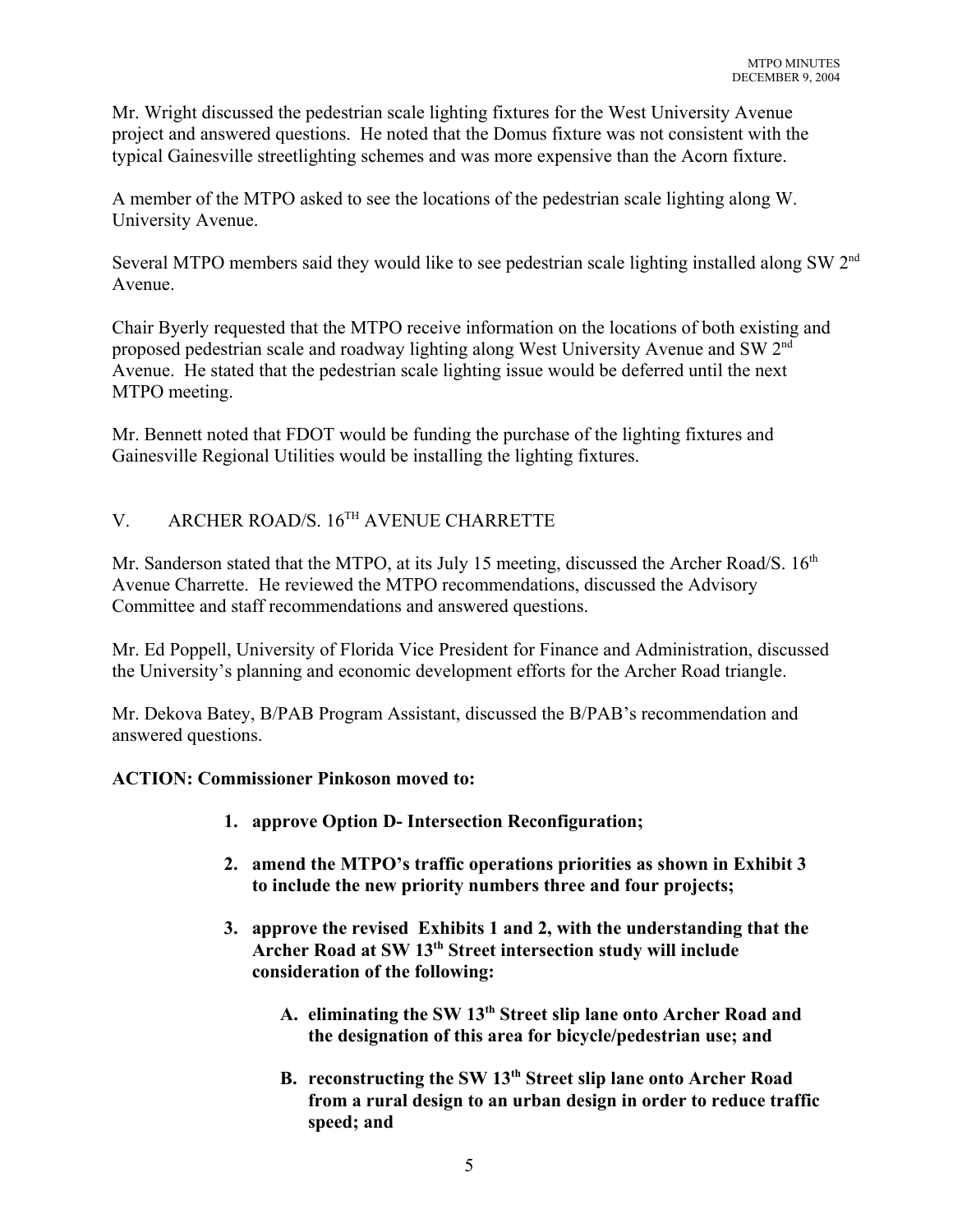#### **4. ask the University of Florida to prepare a detailed master plan for the Archer Road triangle area which is based upon future development plans for the University and Shands.**

#### **Commissioner Bryant seconded.**

Mr. Sanderson discussed the status of the designation of State Road 24A Bypass and answered questions.

Chair Byerly asked about the necessity for barbed wire on the Depot Avenue Rail/Trail bridge.

Mr. Bennett discussed the status of the barbed wire on the Depot Avenue Rail/Trail bridge.

Chair Byerly asked Commissioner Pinkoson to consider making two amendments to the motion to ask FDOT to consider an alternative to the barbed wire on the Depot Avenue Rail/Trail bridge and to use Archer Road, from SW  $16<sup>th</sup>$  Avenue to North-South Drive, as a bicycle/pedestrian facility.

#### **AMENDED ACTION:**

#### **Commissioner Pinkoson moved to:**

- **1. approve Option D- Intersection Reconfiguration;**
- **2. amend the MTPO's traffic operations priorities as shown in Exhibit 3 to include the new priority numbers three and four projects;**
- **3. approve the revised Exhibits 1 and 2, with the understanding that the Archer Road at SW 13th Street intersection study will include consideration of the following:**
	- **A. eliminating the SW 13th Street slip lane onto Archer Road and the designation of this area for bicycle/pedestrian use; and**
	- **B. reconstructing the SW 13th Street slip lane onto Archer Road from a rural design to an urban design in order to reduce traffic speed;**
- **4. ask the University of Florida to prepare a detailed master plan for the Archer Road triangle area which is based upon future development plans for the University and Shands; and**
- **5. request that FDOT consider:**
	- **A. an alternative to the barbed wire on the Depot Avenue Rail/Trail bridge; and**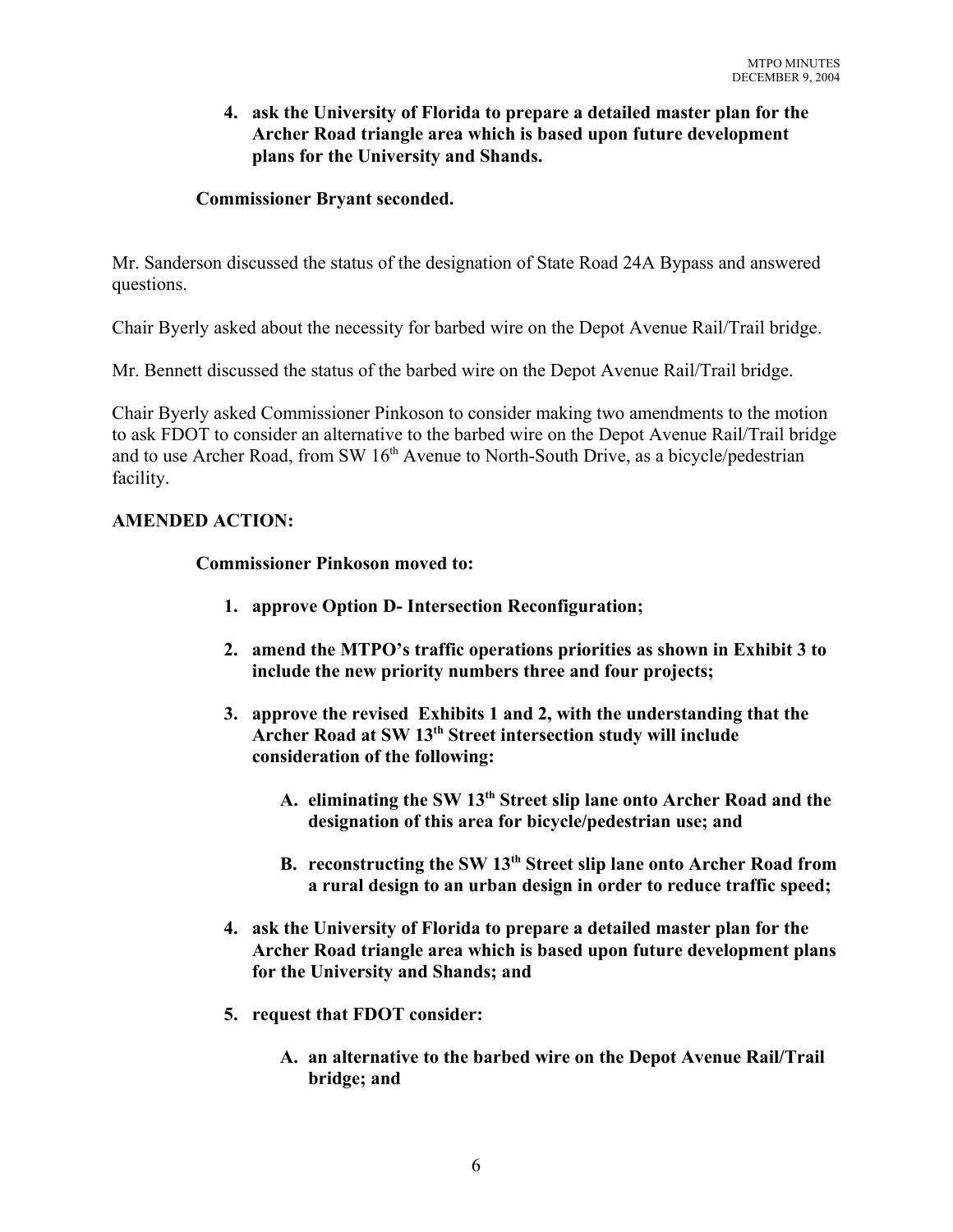#### **B.** use Archer Road, from SW 16<sup>th</sup> Avenue to North-South Drive, as a **bicycle/pedestrian facility.**

### **Commissioner Bryant seconded; motion passed unanimously.**

Mr. Gerry Dedenbach, Causseaux & Ellington Director of GIS, discussed the Archer Road/S, 16<sup>th</sup> Avenue Charrette and answered questions.

### VI. FDOT TENTATIVE FIVE-YEAR WORK PROGRAM

Mr. Sanderson stated that FDOT has requested comments concerning the Tentative Five Year Work Program for Fiscal Years 2004/2005 to 2008/2009. He said that the MTPO needs to decide whether to request changes to existing or proposed projects or request that new projects be added to, or existing projects be deleted from, this document. He discussed projects funded in the Tentative Five Year Work Program and answered questions.

Mr. Jeff Logan, Regional Transit System (RTS) Director, discussed the status of the RTS bus fleet and answered questions.

#### **ACTION: Commissioner Pinkoson moved to request that FDOT:**

- **1. move \$1.25 million in fiscal year 2010 in Project FIN# 4048331 to the Hull Road Extension Project FIN# 2113352 to increase the \$3.9 million for rightof-way to \$5.165 million;**
- **2. create a separate line item and FIN# for the purchase of paratransit vehicles so that we can monitor the implementation of the purchase of the vehicles; and**
- **3. provide Work Programs that are sorted by categories and then sorted by FIN# within the specific categories.**

**Commissioner Bryant seconded. Chair Byerly asked for a rollcall vote:**

|                                 | <b>CITY</b>    | <b>COUNTY</b> |
|---------------------------------|----------------|---------------|
| <b>Commissioner Bryant</b>      | Yes            |               |
| <b>Commissioner Chestnut IV</b> | No.            |               |
| <b>Commissioner DeLaney</b>     |                | Yes           |
| <b>Mayor Hanrahan</b>           | N <sub>0</sub> |               |
| <b>Commissioner Lowe</b>        | N <sub>0</sub> |               |
| <b>Commissioner Nielsen</b>     | $\bf No$       |               |
| <b>Commissioner Pinkoson</b>    |                | <b>Yes</b>    |
| <b>Chair Byerly</b>             |                | $\bf N_0$     |

**Motion failed due to a lack of a majority of the City Commission.**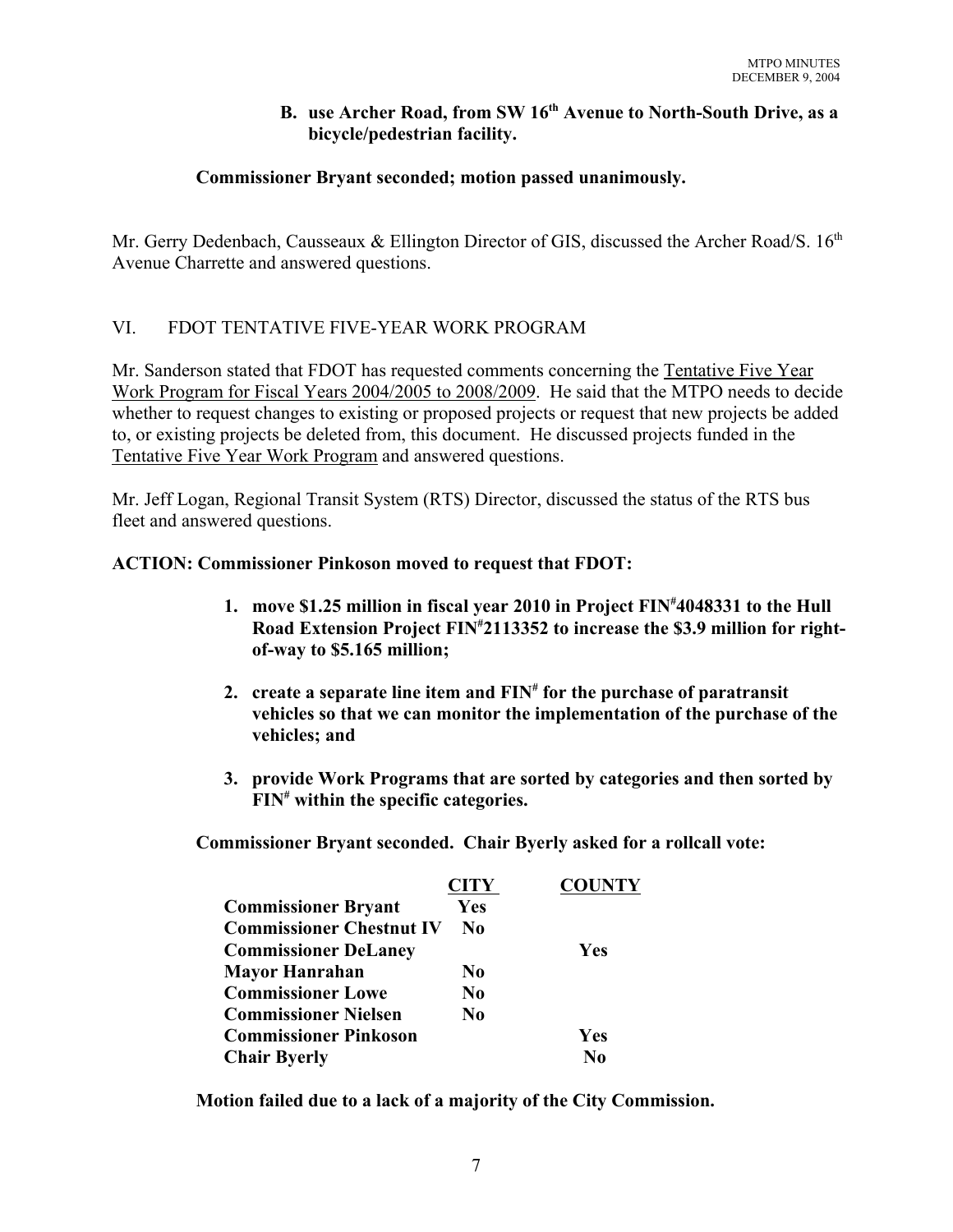A member of the MTPO asked about funding for intermodal connectivity priorities.

Mr. Logan discussed the need to discuss Federal Transit Administration (FTA) funding with the Gainesville Regional Airport Director and the FTA Regional Office.

#### **ACTION: Mayor Hanrahan moved to request that FDOT:**

- **1. create a separate line item and FIN# for the purchase of paratransit vehicles so that we can monitor the implementation of the purchase of the vehicles; and**
- **2. provide Work Programs that are sorted by categories and then sorted by FIN# within the specific categories.**

#### **Commissioner Chestnut IV seconded; motion passed unanimously**

### VII. YEAR 2025 TRANSPORTATION PLAN UPDATE-

### A. STATUS REPORT

Mr. Joe Corradino, The Corradino Group Principal, discussed the status of the long range transportation plan.

### B. VISIONING SESSIONS

Mr. Corradino discussed the visioning process, a preliminary vision statement and answered questions.

### C. RANDOM TELEPHONE SURVEY OF HOUSEHOLDS

Mr. Corradino discussed the survey of households and answered questions.

Chair Byerly requested that MTPO members forward their comments concerning the proposed survey to Mr. Sanderson, who could then forward them on to the Corradino Group.

#### **ACTION: Commissioner Nielsen moved to defer action on the Year 2025 Transportation Plan Update- Random Telephone Survey of Households so that MTPO members could provide their comments to the consultant. Mayor Hanrahan seconded; motion passed unanimously.**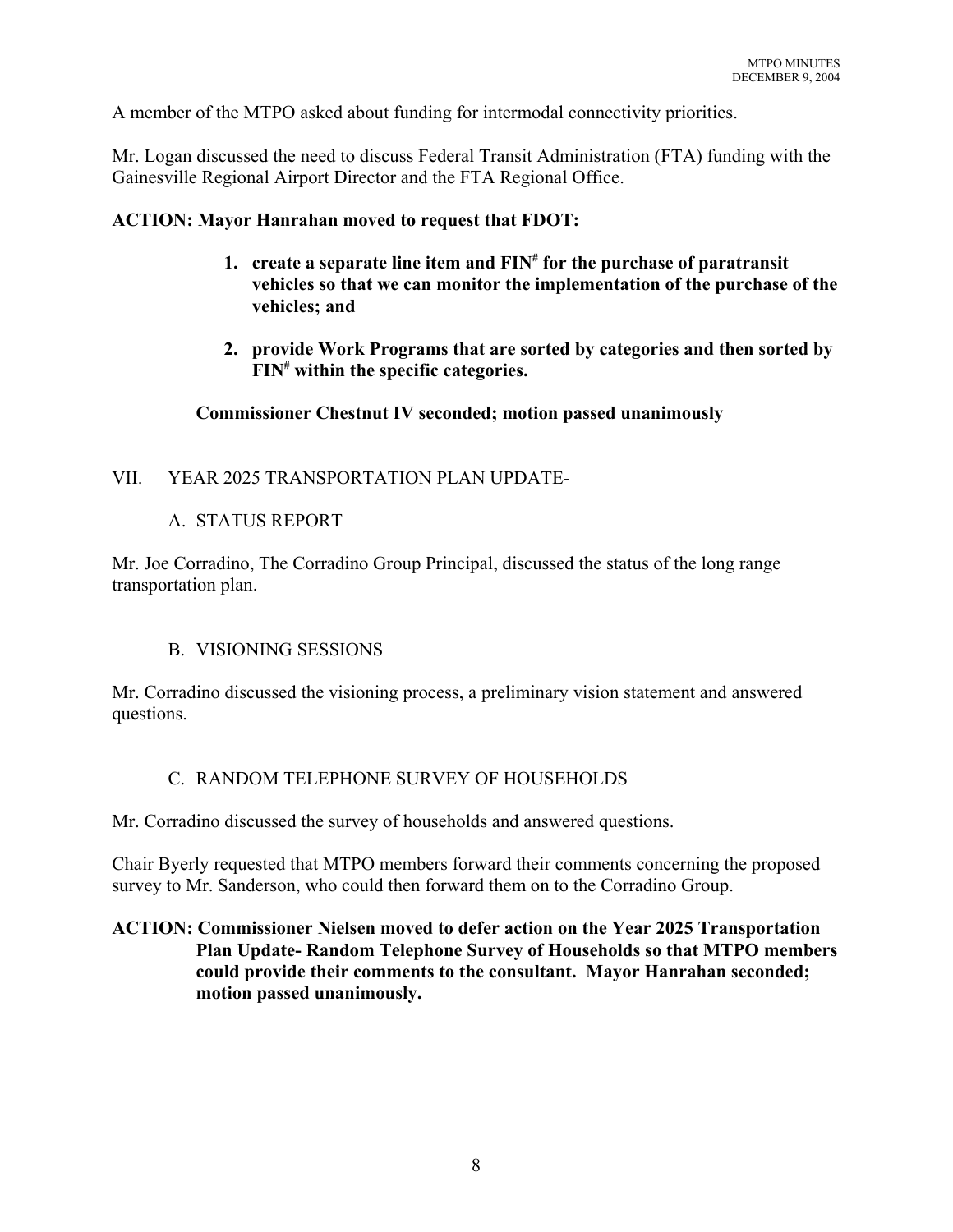### D. EVALUATION FACTORS

Mr. Corradino discussed the evaluation factors and answered questions.

Commissioner Pinkoson stated that he wanted consideration of traffic congestion included as one of the factors.

#### **ACTION: Mayor Hanrahan moved to approve the Year 2025 Transportation Plan Update- Evaluation Factors. Commissioner Chestnut IV seconded. Chair Byerly asked for a rollcall vote:**

|                                 | <b>CITY</b>    | <b>COUNTY</b>  |
|---------------------------------|----------------|----------------|
| <b>Commissioner Bryant</b>      | N <sub>0</sub> |                |
| <b>Commissioner Chestnut IV</b> | Yes            |                |
| <b>Commissioner DeLaney</b>     |                | N <sub>0</sub> |
| Mayor Hanrahan                  | Yes            |                |
| <b>Commissioner Lowe</b>        | Yes            |                |
| <b>Commissioner Nielsen</b>     | Yes            |                |
| <b>Commissioner Pinkoson</b>    |                | $\bf No$       |
| <b>Chair Byerly</b>             |                | <b>Yes</b>     |

**Motion failed due to a lack of a majority of the County Commission.**

#### **ACTION: Mayor Hanrahan moved to defer action on the Year 2025 Transportation Plan Update- Evaluation Factors until the next MTPO meeting. Commissioner Pinkoson seconded; motion passed 8 to 1.**

### VIII. ELECTION OF MTPO OFFICERS

Mr. Sanderson stated that the MTPO needed to elect a Chair, Vice-Chair and Secretary/Treasurer for the coming year. He identified the current officers and noted that the MTPO Chair traditionally alternates between the City Commission and County Commission.

#### **ACTION: Commissioner Nielsen moved to elect Commissioner Chuck Chestnut IV as the MTPO Chair, Commissioner Rodney Long as the MTPO Vice-Chair and Commissioner Craig Lowe as the MTPO Secretary/Treasurer. Commissioner Bryant seconded; motion passed unanimously.**

Vice-Chair Chestnut presented Commissioner Byerly a plaque and thanked him for his service as MTPO Chair.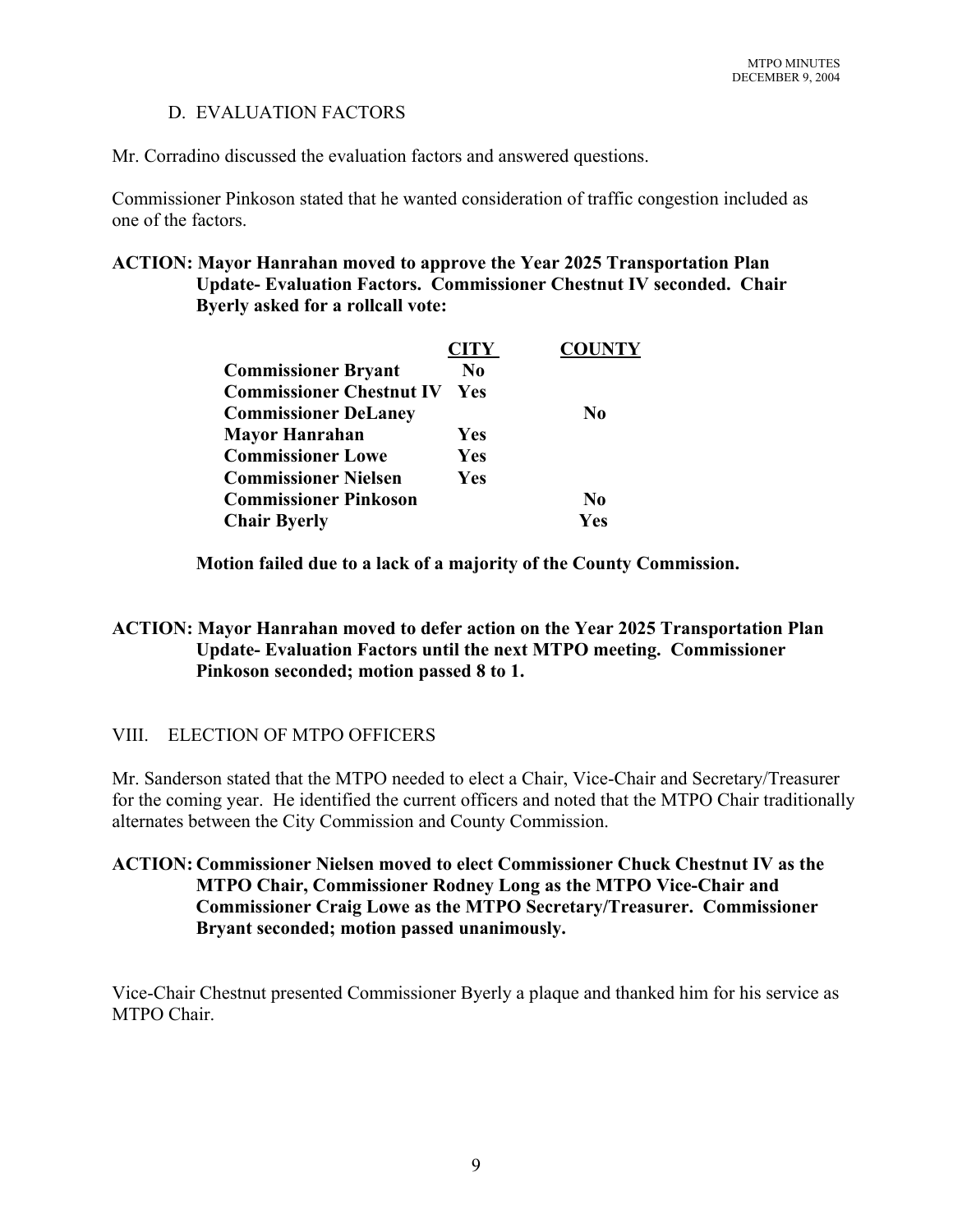#### IX. MTPO AUDIT REVIEW COMMITTEE

Mr. Sanderson requested that the MTPO appoint two members to an Audit Review Committee. He noted that the MTPO Secretary/Treasurer traditionally chairs this committee.

**ACTION: Commissioner Nielsen moved to appoint Commissioner Lowe and Commissioner Pinkoson to the MTPO Audit Review Committee and to have Commissioner Lowe serve as Committee Chair. Commissioner Bryant seconded; motion passed unanimously.**

#### X. MPOAC REPRESENTATIVES

Mr. Sanderson asked the MTPO to appoint voting and alternate representatives to the Florida Metropolitan Planning Organization Advisory Council (MPOAC) for calendar year 2005.

#### **ACTION: Commissioner Chestnut moved to appoint Commissioner DeLaney as the MPOAC voting representative and to appoint Mayor Hanrahan as the MPOAC alternate representative. Commissioner Bryant seconded; motion passed unanimously.**

#### XI. GAINESVILLE REGIONAL AIRPORT MASTER PLAN

Mr. Sanderson stated that the Gainesville Regional Airport Master Plan is currently being updated and will be completed next spring. He said the Mr. Rick Crider, Gainesville Regional Airport Director, has offered to make a presentation to the MTPO concerning the update of the Airport Master Plan.

#### **ACTION: Commissioner DeLaney moved to receive a presentation at the next meeting concerning the update of the Airport Master Plan. Mayor Hanrahan seconded; motion passed unanimously.**

#### XII. NEXT MTPO MEETING

Mr. Sanderson stated that the next MTPO meeting is scheduled for February  $10<sup>th</sup>$  at 1:30 p.m.

A member of the MTPO discussed the start time for evening meetings.

#### **ACTION: Commissioner Chestnut moved to have MTPO evening meetings begin at 6:00 p.m. Commissioner Pinkoson seconded; motion passed unanimously.**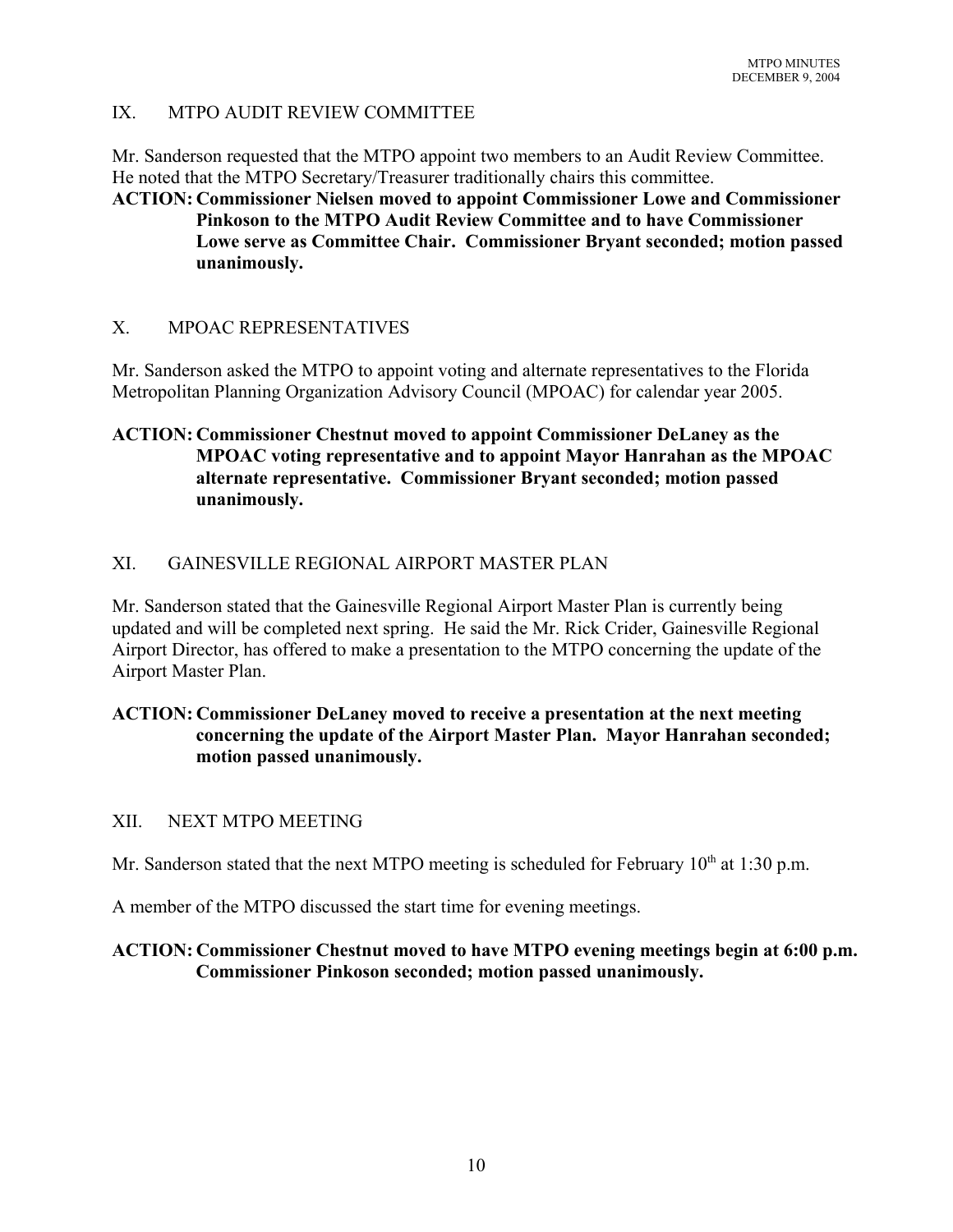#### XIII. COMMENTS

#### A. MTPO MEMBER COMMENTS

A member of the MTPO commented on the disparity of funding of projects between the Jacksonville area and the Gainesville area in FDOT's Strategic Intermodal System Plan.

 $\mathcal{L}_\text{max}$  , and the contribution of the contribution of the contribution of the contribution of the contribution of the contribution of the contribution of the contribution of the contribution of the contribution of t

#### B. CITIZENS COMMENTS

There were no citizen comments.

#### C. CHAIR'S REPORT

There were no comments.

#### ADJOURNMENT

Chair Byerly adjourned the meeting at 11:40 p.m.

Date Craig Lowe, Secretary/Treasurer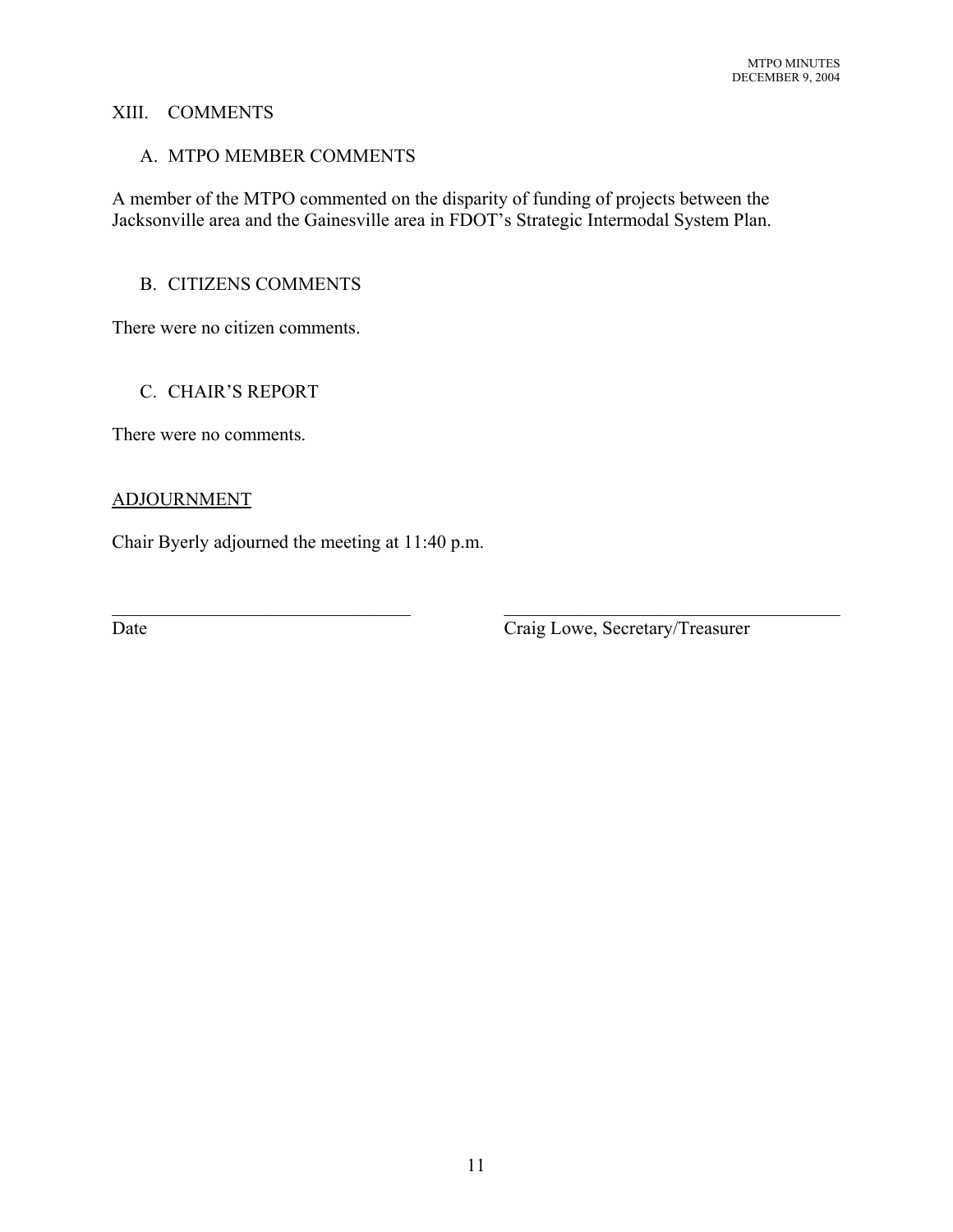# **EXHIBIT A**

| <b>Interested Citizens</b> | <b>Florida Department</b><br>of Transportation | <b>Alachua County</b> | <b>City of Gainesville</b> |
|----------------------------|------------------------------------------------|-----------------------|----------------------------|
| Gerald Bodoh               | <b>James Bennett</b>                           | Michael Fay           | Dekova Batey               |
| Rob Brinkman               | Gina Buscher                                   | Will May              | <b>Brian Kanely</b>        |
| Joe Corradino              | Doreen Joyner-Howard                           | John Sabatella        | Jeff Logan                 |
| Gerry Dedenbach            | Karen Taulbee                                  | Dave Wagner           |                            |
| Laura Dedenbach            | Myrna Widmer                                   |                       |                            |
| Sven Hansen                | Fred Wright                                    |                       |                            |
| Lenora McGowan             |                                                |                       |                            |
| Aggie Lee Mosley*          |                                                |                       |                            |
| <b>Chandler Otis</b>       |                                                |                       |                            |
| Mark Page                  |                                                |                       |                            |
| <b>Bill Radunovich</b>     |                                                |                       |                            |
| <b>Bob Reller</b>          |                                                |                       |                            |
| Ryan Saylor                |                                                |                       |                            |
| John Skelly                |                                                |                       |                            |
| Ewen Thomson               |                                                |                       |                            |
| Gary Weed                  |                                                |                       |                            |

\* By telephone

\\Mike\public\em05\mtpo\minutes\dec09.wpd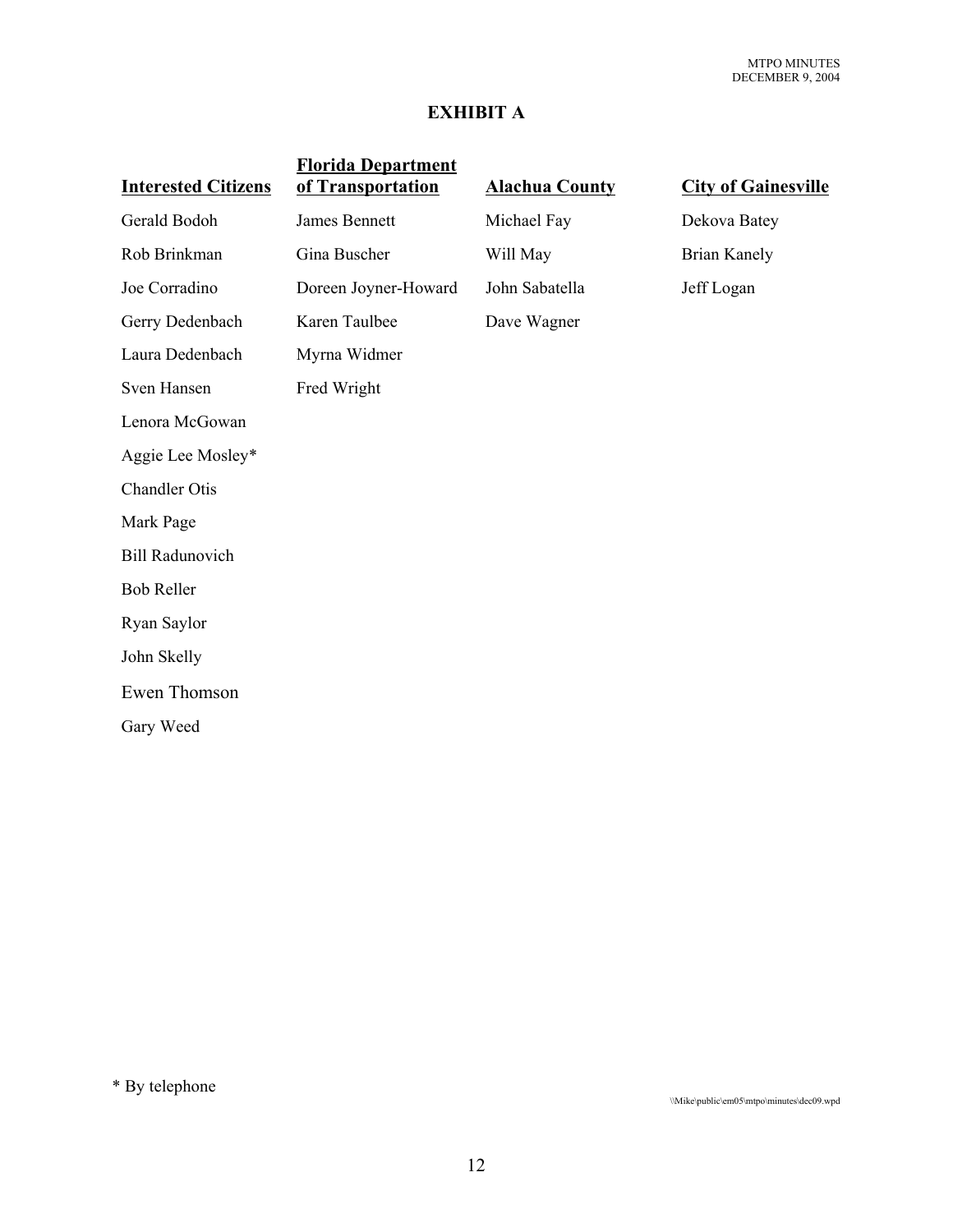

FAX (352) 955-2209 (352) 955-2200 **SUNCOM 625-2200** 

**CONSENT AGENDA**

**METROPOLITAN TRANSPORTATION PLANNING ORGANIZATION FOR THE GAINESVILLE URBANIZED AREA**

**Jack Durrance Auditorium Thursday, 7:00 p.m. Alachua County Administration Building December 9, 2004 Gainesville, Florida**

#### **STAFF RECOMMENDATION**

**Page # 11 MTPO Minutes- July 15, 2004 APPROVE MINUTES** 

This set of MTPO minutes is ready for review

**Page # 21 CA. 2 Proposed Budgets for FY 2003-2004 and APPROVE BUDGETS FY 2004-2005**

> These budgets will allow staff to monitor MTPO expenditures and make appropriate adjustments as needed

**Page # 25 CA. 3 Fiscal Year 2003/04 MTPO APPROVE RECOMMENDATION Audit- Letter of Engagement**

> The Regional Planning Council is recommending an Auditor to conduct the MTPO Audit

**Page # 31 University Area "No Turn On Red" Signs APPROVE JOINT RECOMMENDATION**

> The MTPO wanted to know why these signs were installed as part of the traffic signal update projects adjacent to the University

**Page # 35 Coordinating Board Membership APPROVE STAFF Certification RECOMMENDATION**

> Each year, we are required to certify that the membership of this Board meets State requirements and represents a cross section of our community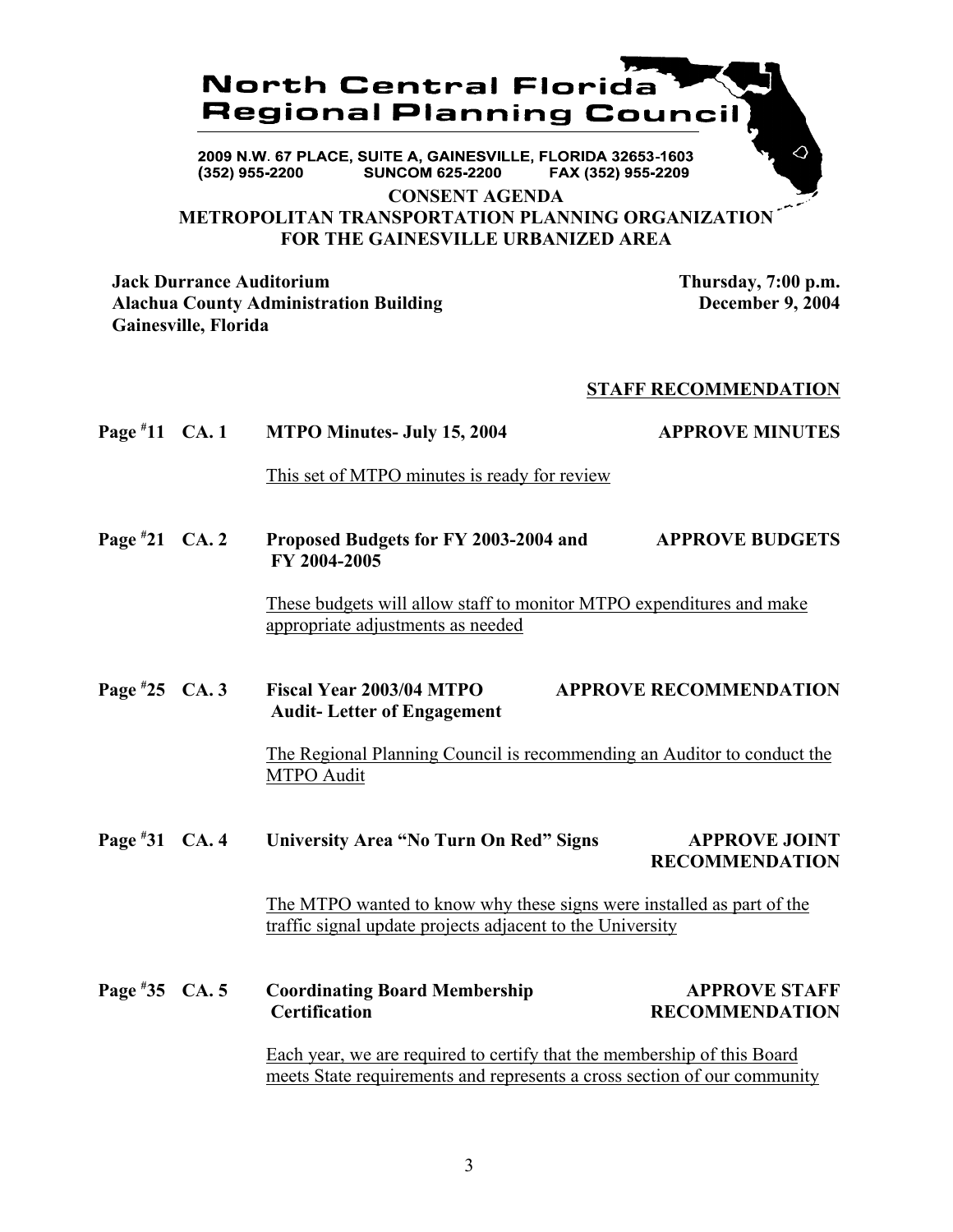| Page $*37$ CA. 6  | <b>Resolution of Appreciation</b>                                                                                                                     | <b>APPROVE RESOLUTION</b>                                  |
|-------------------|-------------------------------------------------------------------------------------------------------------------------------------------------------|------------------------------------------------------------|
|                   | This resolution recognizes Commissioner Chuck Chestnut's service as Chair<br>of the Coordinating Board                                                |                                                            |
| Page $*43$ CA. 7  | "Door-through-Door" Service                                                                                                                           | <b>APPROVE COORDINATING</b><br><b>BOARD RECOMMENDATION</b> |
|                   | At the last meeting, a citizen requested that disabled transportation riders<br>receive this type of service                                          |                                                            |
| Page #47 CA. 8    | <b>Amendment to FY 03/04 Nonurbanized Area</b><br><b>APPROVE STAFF</b><br><b>Formula Grant Purchase of Service Agreement RECOMMENDATION</b>           |                                                            |
|                   | This Agreement needs to be amended because there has been an increase in<br>funding for this grant                                                    |                                                            |
| Page #51 CA. 9    | <b>Purchase of Service Agreement- Year 2004</b>                                                                                                       | <b>APPROVE STAFF</b><br><b>RECOMMENDATION</b>              |
|                   | This Agreement allows the MTPO to use Federal Section 5311 funds to<br>provide transportation to the elderly, disabled and economically disadvantaged |                                                            |
| Page $*63$ CA. 10 | <b>Annual Performance Evaluation</b>                                                                                                                  | <b>NO ACTION REQUIRED</b>                                  |
|                   | The Coordinating Board recommends that MV Transportation continue as<br>the Community Transportation Coordinator for Alachua County                   |                                                            |
| Page $*87$ CA. 11 | <b>Transportation Disadvantaged</b><br><b>Program-Status Report</b>                                                                                   | <b>NO ACTION REQUIRED</b>                                  |
|                   | The MTPO has asked for regular status reports concerning this program                                                                                 |                                                            |
| Page #91 CA. 12   | <b>Audible Pedestrian Crossing Devices</b>                                                                                                            | <b>APPROVE JOINT</b><br><b>RECOMMENDATION</b>              |
|                   | The President of the Council for the Blind wants to know if these devices<br>can be installed in this area                                            |                                                            |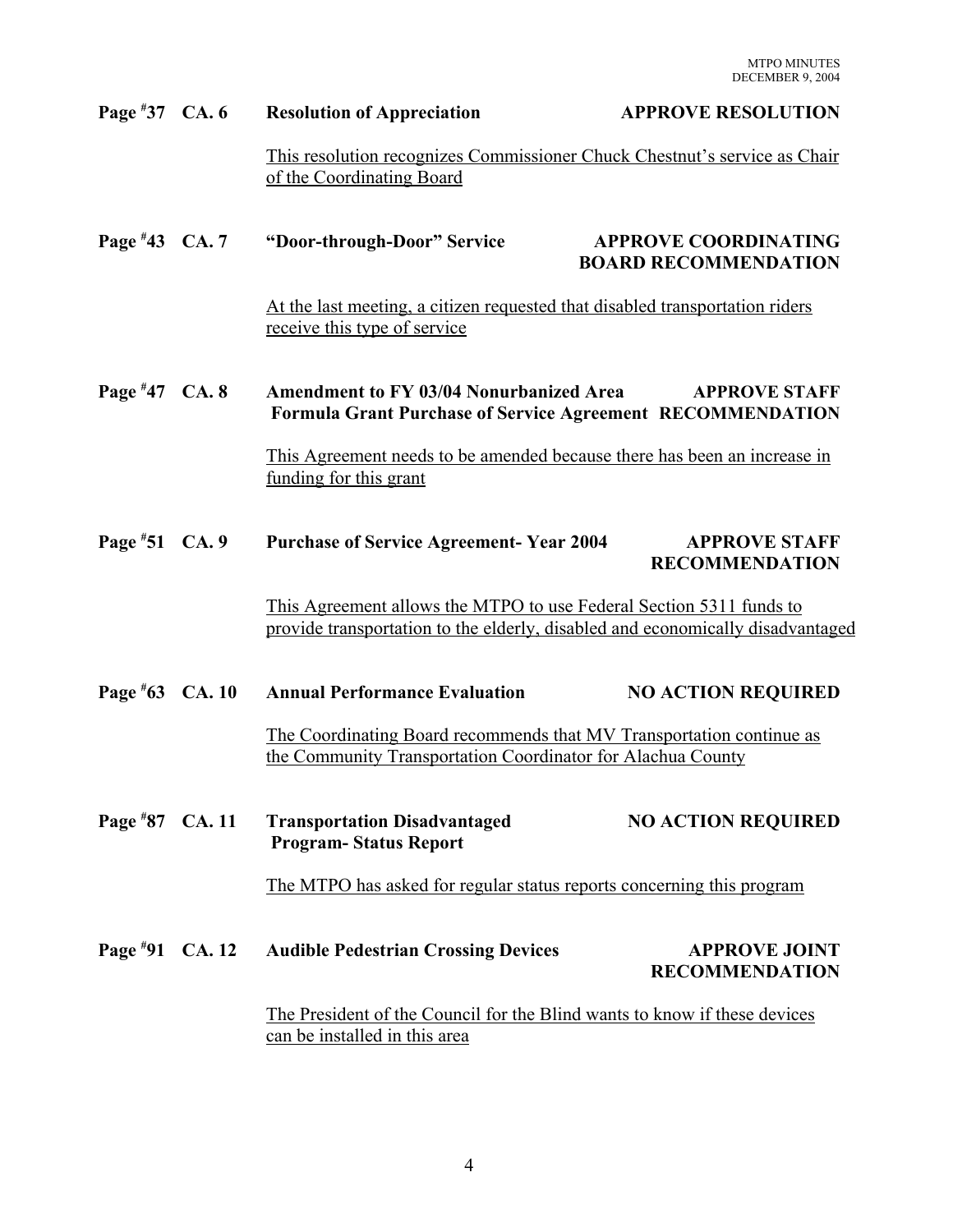#### Page #93 CA. 13 White Cane Law Enforcement Signs **APPROVE JOINT**

# **RECOMMENDATION**

The President of the Council for the Blind wants to know if these signs can be installed on speed limit signs in this area

|                   | Page #95 CA. 14 Public Involvement Plan Update                                                                                               | <b>APPROVE JOINT</b><br><b>RECOMMENDATION</b> |
|-------------------|----------------------------------------------------------------------------------------------------------------------------------------------|-----------------------------------------------|
|                   | This time each year, the MTPO reviews this plan to see if changes are<br>needed in order to improve the public involvement process           |                                               |
| Page $*99$ CA. 15 | <b>Resolution 04-6</b>                                                                                                                       | <b>APPROVE RESOLUTION</b>                     |
|                   | This Resolution must be submitted to FDOT in order for the MTPO to<br>receive additional transit planning funds                              |                                               |
| Page #103 CA. 16  | W. 6 <sup>th</sup> Street/W. University Avenue-<br><b>Capacity Analysis</b>                                                                  | <b>NO ACTION REQUIRED</b>                     |
|                   | A member of the MTPO has requested information concerning how this<br>intersection operates today versus how it will operate as a roundabout |                                               |
| Page #107 CA. 17  | Florida's Strategic Intermodal System-<br><b>Status Report</b>                                                                               | <b>NO ACTION REQUIRED</b>                     |
|                   | The Florida Department of Transportation is moving forward with the<br>implementation of the Draft Strategic Plan                            |                                               |
| Page #115 CA. 18  | <b>Strategic Intermodal System-</b><br><b>Funded Projects</b>                                                                                | <b>NO ACTION REQUIRED</b>                     |
|                   | In our area, two projects on S. Main Street have been funded                                                                                 |                                               |
| Page #123 CA. 19  | <b>Strategic Intermodal System-</b><br><b>University and MTPO Chair Letters</b>                                                              | <b>NO ACTION REQUIRED</b>                     |
|                   | Enclosed are recent letters forwarding comments to FDOT concerning the<br><b>Strategic Intermodal System</b>                                 |                                               |